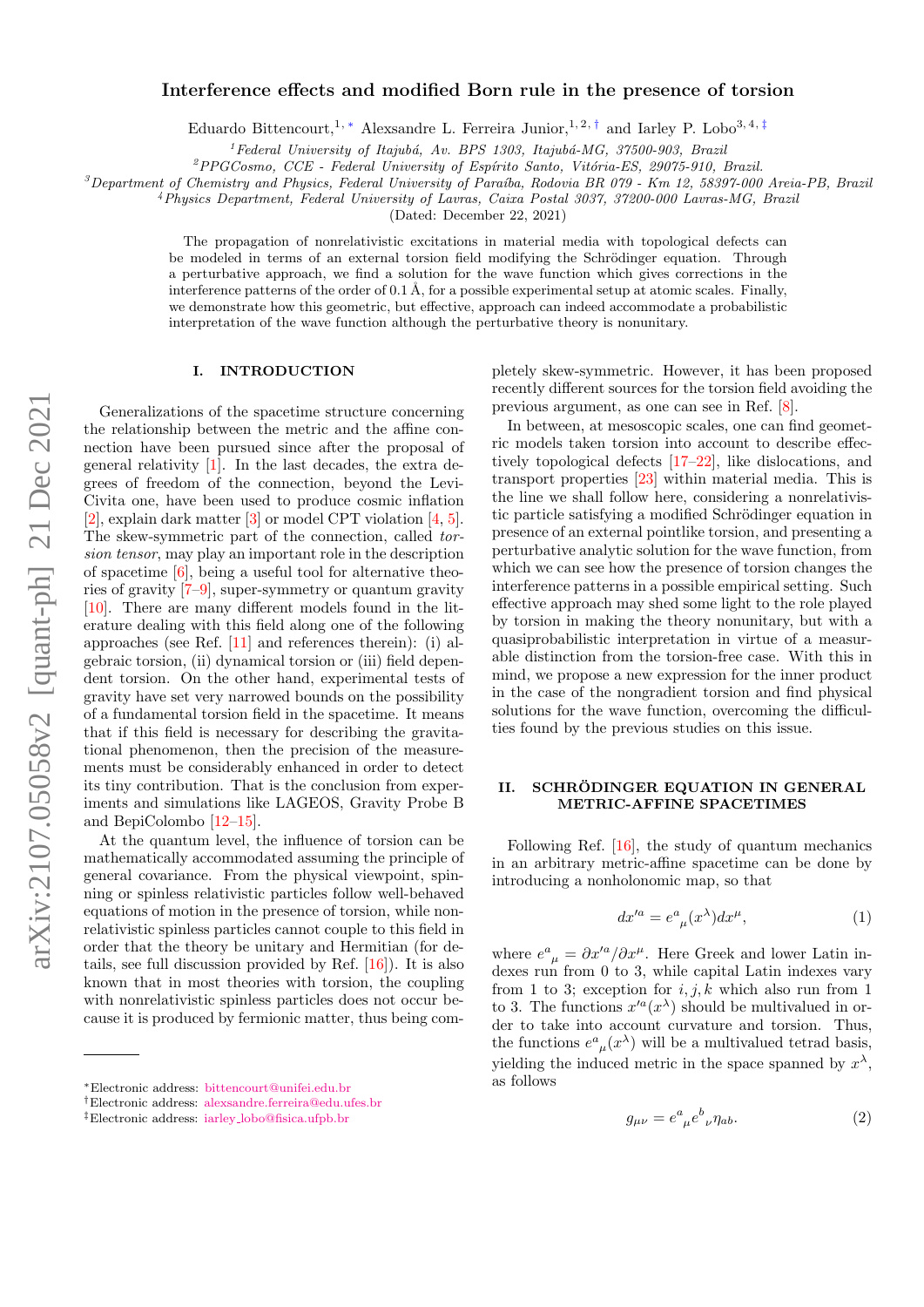The reciprocal basis is defined as  $e_a^{\mu} \equiv \eta_{ab} g^{\mu\nu} e^b_{\nu}$ <br>and both bases satisfy the identities  $e^a_{\mu} e_b^{\mu} = \delta^a_{\ b}$  and  $e^{a}_{\mu}e_{a}^{\nu} = \delta^{\nu}_{\mu}$ , where  $\delta^{a}{}_{b}$  and  $\delta^{\nu}_{\mu}$  are Kronecker deltas. Thence, from  $e^a_{\mu}(x^{\lambda})$ , we construct the connection

$$
\Gamma^{\mu}_{\ \lambda\kappa} = e_{a}^{\ \mu} \partial_{\lambda} e^{a}_{\ \kappa},\tag{3}
$$

from which we define the covariant derivative operator as  $D_{\mu}v^{\alpha} = \partial_{\mu}v^{\alpha} + \Gamma^{\alpha}{}_{\mu\lambda}v^{\lambda}$ , where  $v^{\alpha}$  is an arbitrary vector field. This covariant derivative is such that the metricity condition holds, i.e.,  $D_{\mu}g_{\nu\lambda} = 0$ . The torsion tensor  $T^{\lambda}_{\mu\nu}$ in this case is

$$
T^{\lambda}_{\ \mu\nu} = \frac{1}{2} \left( \Gamma^{\lambda}_{\ \mu\nu} - \Gamma^{\lambda}_{\ \nu\mu} \right) = \frac{1}{2} e_a^{\ \lambda} \left( \partial_\mu e^a_{\ \nu} - \partial_\nu e^a_{\ \mu} \right), \tag{4}
$$

while the curvature tensor is defined from the connection as

$$
R^{\lambda}_{\ \mu\nu\kappa} = e_a^{\ \lambda} \left( \partial_{\mu} \partial_{\nu} - \partial_{\nu} \partial_{\mu} \right) e^a_{\ \kappa}.\tag{5}
$$

Note that for nonvanishing torsion and curvature, the Schwarz integrability condition should not be satisfied by the coordinates  $x'^a(x^{\lambda})$  and by the basis  $e^a{}_{\mu}(x^{\lambda})$ , respectively. This is crucial to distinguish our multivalued basis from the usual vierbein, defined in the theories of spinning particles in curved spacetimes. The latter is single-valued, taking every point of the manifold into Minkowski, therefore carrying no curvature or torsion. While the former maps a small neighborhood of the manifold into a flat spacetime. The relation between them is given by a Lorentz transformation, which must be multivalued (see Sec. 13 of Ref. [\[16\]](#page-7-12) for further discussion).

In order to describe the quantum dynamics of a nonrelativistic system in this general metric-affine space, we shall use the minimal coupling prescription to substitute the partial derivative for the covariant derivative. In this way, the Schrödinger equation becomes

<span id="page-1-0"></span>
$$
i\hbar \frac{\partial}{\partial t} \Psi(x^{\lambda}) = -\frac{\hbar^2}{2m} D_i D^i \Psi(x^{\lambda}) + V(x^{\lambda}) \Psi(x^{\lambda})
$$
  
= 
$$
\frac{\hbar^2}{2m} (\partial_i \partial^i + \Gamma^i{}_{ij} \partial^j) \Psi(x^{\lambda}) + V(x^{\lambda}) \Psi(x^{\lambda}), \quad (6)
$$

where being time an absolute quantity, only spatial torsion and curvature are presented. The connection term may be split into a symmetric part that defines the unitary Laplace-Beltrami operator together with the Laplacian  $\partial_i \partial^i$ , while the skew-symmetric term (torsion) is responsible for the nonunitary contribution to the Schrödinger equation. It should be noticed that Eq.  $(6)$ is the same one found by Kleinert through a path integral approach [\[16\]](#page-7-12).

Finally, for the introduction of a time component in the torsion, we must transform the derivatives by the nonholonomical mapping  $\partial_a \to e_a^{\mu} \partial_{\mu}$ , which leads to

<span id="page-1-1"></span>
$$
i\hbar e_0^{\mu} \partial_{\mu} \Psi = -\frac{\hbar^2}{2m} \left( g^{\mu \nu} \partial_{\mu} \partial_{\nu} + \Gamma^{\mu}_{\mu \nu} \partial^{\nu} \right) \Psi
$$

$$
+ \frac{\hbar^2}{2m} \left[ e_0^{\mu} e^0_{\nu} \partial_{\mu} \partial^{\nu} + e_0^{\mu} \left( \partial_{\mu} e^0_{\nu} \right) \partial^{\nu} \right] \Psi + V \Psi. \tag{7}
$$

Note that we recover the absolute time expression when  $e_0^0 = 1$  and  $e_0^i = e_1^0 = e_A^0 = e_A^A = 0$ . It is straightforward to see that Eq. [\(7\)](#page-1-1) has a immediate correspondence to the Schrödinger equation written in a Newton-Cartan background [\[23\]](#page-7-16).

# III. TORSION GENERATED BY A SCREW DISLOCATION

In this vein, we shall investigate the motion of nonrelativistic particles in the particular case of a twodimensional crystalline lattice with a screw dislocation in a given spatial direction. Usually, such defect in a medium is attributed to the removal of layers of atoms from the lattice. A partial description of this system, where the defect is modeled by torsion can be found in [\[16\]](#page-7-12). However, we shall demonstrate that it is possible to go further and bypass the complaints encountered in the full theory, as non-Hermiticity and nonunitarity, assuming an effective description of the system where the conservation of probability can be neglected at a first glance.

In our case, we can map the distorted coordinates  $x^{\prime i} =$  $(x^{\prime 1}, x^{\prime 2})$  of the atoms in the lattice to the undistorted ones  $x^i = (x^1, x^2)$  through the parametrization

$$
dx'^{1} = dx^{1}, \quad dx'^{2} = dx^{2} + \varepsilon \partial_{i} \phi(x^{j}) dx^{i}, \quad (8)
$$

with  $\varepsilon = nd \ll 1$ , where *n* is the number of planes removed from the crystalline lattice and  $d$  is the distance between two adjacent planes, so that terms of order  $\varepsilon^2$ are negligible. Latin indexes shall assume the values 1 and 2 from now on. The function  $\phi(x^j)$  is the multivalued function

$$
\phi(x^j) = \arctan\left(\frac{x^2}{x^1}\right),\tag{9}
$$

that is made unique by cutting the plane in a line from the origin to infinity, and demanding the function to go from  $\pi$  to  $-\pi$  when passing through it.

Now, let us consider a small closed path C encircling the origin, and the surface  $S$  enclosed by it. The integration of the commutator of partial derivatives of  $\phi(x^j)$ over S yields

$$
\int_{S} d^{2}x(\partial_{1}\partial_{2} - \partial_{2}\partial_{1})\phi(x^{j}) = \oint_{C} dx^{i}\partial_{i}\phi(x^{j}) = 2\pi.
$$
 (10)

Further, our multivalued basis is given by

$$
e^{1}_{i} = \delta_{i}^{1}, \qquad e^{2}_{i} = \delta_{i}^{2} + \varepsilon \partial_{i} \phi(x^{j}), \tag{11}
$$

and the induced metric, given by Eq. [\(2\)](#page-0-3), reads

$$
g = \begin{pmatrix} 1 & \varepsilon \partial_1 \phi(x^j) \\ \varepsilon \partial_1 \phi(x^j) & 1 + 2\varepsilon \partial_2 \phi(x^j) \end{pmatrix} . \tag{12}
$$

From this, we find the inverse tetrad basis as

$$
e_1^i = \delta_1^i - \delta_2^i \varepsilon \partial_1 \phi(x^j), \qquad e_2^i = \delta_2^i \left[ 1 - \varepsilon \partial_i \phi(x^j) \right]. \tag{13}
$$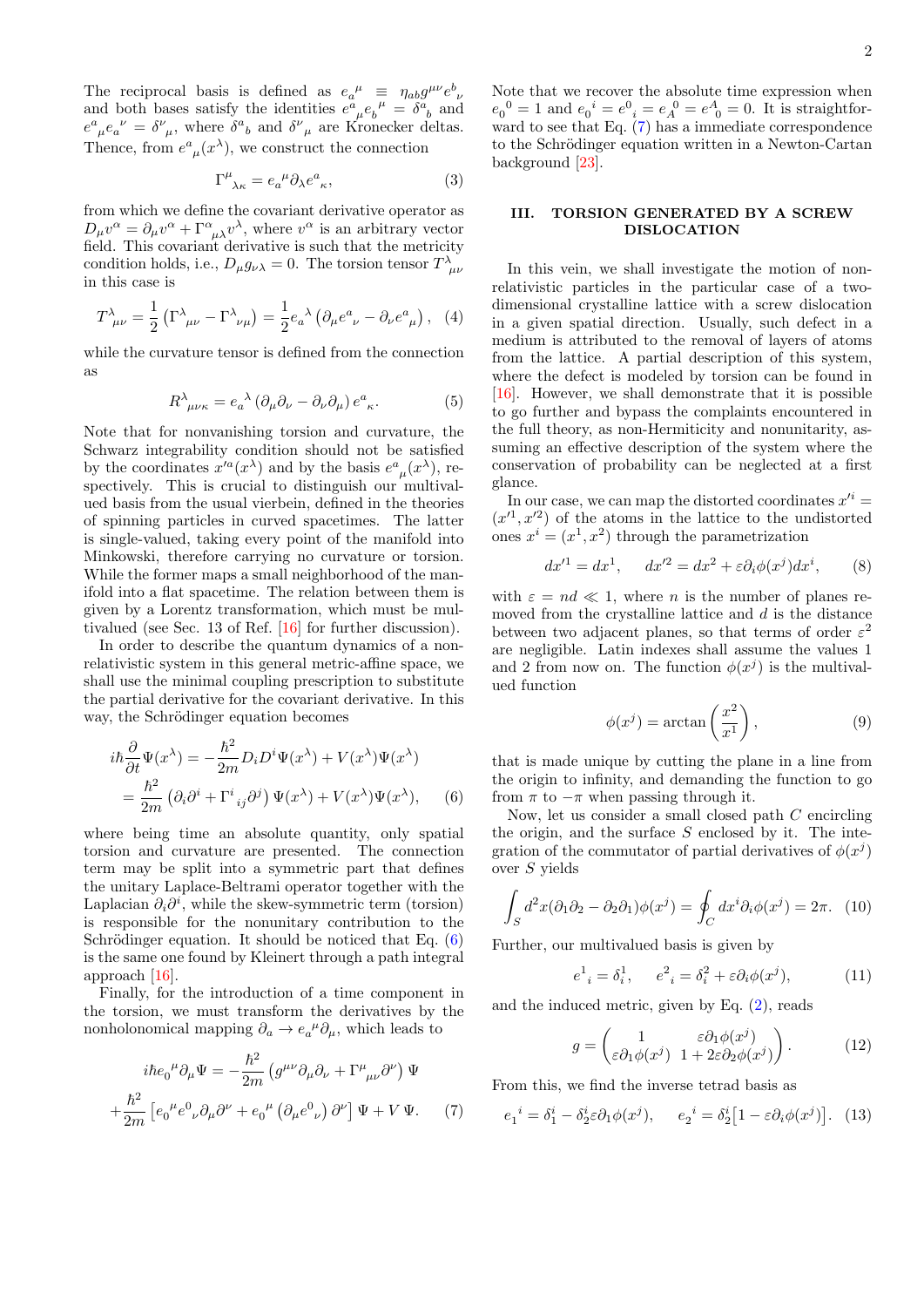Since the derivative of  $\phi(x^j)$  is a single-valued function, the curvature tensor is zero. The connection coefficients read

$$
\Gamma^{i}{}_{jk} = e_{A}{}^{i} \partial_{j} e^{A}{}_{k} = e_{2}{}^{i} \partial_{j} e^{2}{}_{k} = \delta^{i}_{2} \varepsilon \partial_{j} \partial_{k} \phi(x^{l}), \qquad (14)
$$

and finally, the torsion tensor becomes

$$
T^{1}_{\ ij} = 0, \qquad T^{2}_{\ ij} = \frac{\varepsilon}{2\pi} (\partial_{i}\partial_{j} - \partial_{j}\partial_{i})\phi(\vec{x}) = \epsilon_{ij}\varepsilon\delta(\vec{x}).
$$
\n(15)

One can also introduce a discrete numbers  $n$  of defects at different points  $(x_n^1, x_n^2)$  of space by choosing the multivalued function  $\phi(x^j)$  to be

<span id="page-2-3"></span>
$$
\phi(x^j) = \sum_n \arctan\left(\frac{x^2 - x_n^2}{x^1 - x_n^1}\right). \tag{16}
$$

Thus, the corresponding torsion field will be the superposition of the pointlike torsions as

$$
T^{1}_{ij} = 0, \quad T^{2}_{ij} = \epsilon_{ij} \varepsilon \sum_{n} \delta(\vec{x} - \vec{x}_n). \tag{17}
$$

However, we cannot have a continuous distribution of defects because the endpoints of the branch cuts must remain distinguishable [\[16\]](#page-7-12).

# IV. CARRYING OUT THE TORSION IN THE SCHRÖDINGER EQUATION

In virtue of the nonunitarity problem of the Schrödinger equation in the presence of torsion, the previous studies do not investigate possible solutions for Eq. [\(6\)](#page-1-0). In fact, this has been a disadvantage against further analysis of this equation whose the situation is typically circumvented by claiming that the torsion field can be implemented only within the relativistic quantum mechanics due to the nature of the torsion generated by matter fields (see Ref. [\[16\]](#page-7-12) and references therein).

From the previous sections, we were able to implement torsion effects in the Schrödinger equation through modifications in the Laplace operator due to the non-Riemannian connection and discuss the use of the torsion field to describe topological defects in crystalline lattices. Thus, Eq. [\(6\)](#page-1-0) for a free particle moving in such crystalline surface becomes

$$
i\hbar \frac{\partial}{\partial t} \Psi = -\frac{\hbar^2}{2m} \left( \partial_i \partial^i + (\partial_i \Lambda) \partial^i - T^2_{12} \partial_1 \right) \Psi, \qquad (18)
$$

with  $\Lambda = \varepsilon \partial_2 \phi(x^i)$ . Substituting  $\Psi(x^i, t) = e^{-\frac{\Lambda}{2}} \psi(x^i, t)$ in the equation above and neglecting terms quadratic in  $\varepsilon$ , we find that

$$
i\frac{\partial}{\partial t}\psi = -\frac{\hbar}{2m}\left(\partial_i\partial^i\psi - T^2_{12}\partial_1\psi - \frac{1}{2}\psi\,\partial_i\partial^i\Lambda\right). \tag{19}
$$

Straightforward calculations show that the potential-like term vanishes, that is,  $\partial_i \partial^i \Lambda = 0$ . Thence,

$$
\frac{2im}{\hbar} \frac{\partial}{\partial t} \psi + \partial_i \partial^i \psi = -\varepsilon \delta(x^i) \partial_1 \psi.
$$
 (20)

Now, we shall solve this equation perturbatively in powers of  $\varepsilon$ . Thus, suppose a solution of the form  $\psi(x^i, t) =$  $\psi_0(x^i, t) + \varepsilon \psi_1(x^i, t)$ , where  $\psi_0$  is the solution to the homogeneous equation away from the origin. So,  $\psi_1$  must satisfy

<span id="page-2-1"></span><span id="page-2-0"></span>
$$
\frac{2im}{\hbar} \frac{\partial}{\partial t} \psi_1 + \nabla^2 \psi_1 = -\delta(x^i)\partial_1 \psi_0.
$$
 (21)

Integrating this equation over a small region S enclosing the origin with the use of the divergence theorem in two dimensions [\[24\]](#page-7-17), yields

$$
\frac{2im}{\hbar} \frac{\partial}{\partial t} \int_{S} d^{2}x \psi_{1} + \oint_{C} ds \, n^{i} \partial_{i} \psi_{1} = -\partial_{1} \psi_{0} \big|_{x^{i}=0}, \quad (22)
$$

where s is the arc length of  $C$  and  $n^i$  corresponds to the components of the outward pointing unit normal vector on the boundary of S. Notice that we can approximate  $\sqrt{g(x^i)} \approx 1$ , because  $\psi_1$  already contributes with a first order term in  $\varepsilon$ . Moreover, any arbitrary path that encloses the origin can be decomposed into a region that does not contain the origin and, for simplicity, a squared one of small side  $\eta \ll 1$  surrounding the origin, as depicted in Fig. [\(1\)](#page-3-0).

For the region that does not contain the origin, the right-hand side of Eq.  $(21)$  is zero, and  $\psi$  behaves as the free particle wave function. Nonetheless, for the small squared region in the limit  $\eta \to 0$ , the first integral on the left-hand side of Eq. [\(22\)](#page-2-1) can be neglected, while the second term remains:

<span id="page-2-2"></span>
$$
\lim_{\eta \to 0} \left[ \int_{-\eta/2}^{\eta/2} dx^1 \partial_2 \left( \psi_u - \psi_d \right) \right]
$$

$$
+ \int_{-\eta/2}^{\eta/2} dx^2 \partial_1 \left( \psi_r - \psi_l \right) \right] = -\partial_1 \psi_0 \big|_{\vec{x}=0}, \qquad (23)
$$

where  $\psi_u, \psi_d$  evaluate the wave function along the horizontal lines and  $\psi_r, \psi_l$  are the branches of the wave function along the vertical lines (see Fig. [1\)](#page-3-0). From this, the only possibility for  $\psi_1$  be continuous at the origin is whether  $\partial_1 \psi_0|_{\vec{x}=0} = 0$ . Otherwise, the first order correction of the wave function has a discontinuity at least in one of its branches.

In what follows, we shall apply this technique to further analyze the consequences of a nonzero torsion field in the Schrödinger equation. In particular, as the effects of torsion are manifest only in closed paths, we shall consider interference phenomena through the double-slit experiment for both the cases of plane waves and wave packets.

### A. Plane wave solution

<span id="page-2-4"></span>In an interference experiment, such as the double-slit, it is supposed an infinite plate placed at  $x^1 = 0$  with two slits equidistant from the origin, without loss of generality. The state  $\psi_0(x^i) = Ae^{i\vec{k}_jx^j}$  is prepared somewhere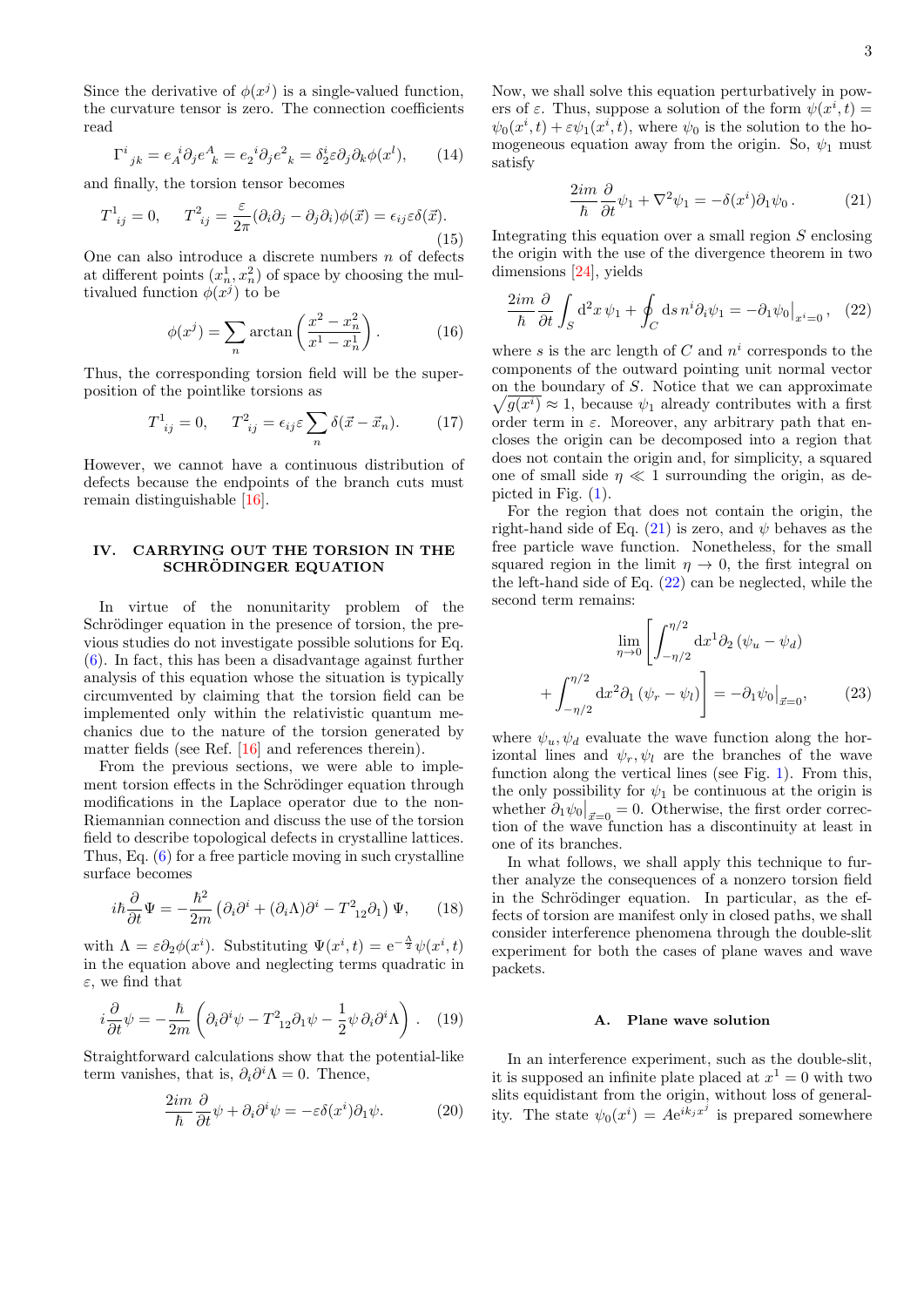

<span id="page-3-0"></span>FIG. 1: Oriented squared region of side  $\eta$  enclosing the origin in the  $(x^1, x^2)$ -plane.

before the plate, where  $x^1 < 0$  and  $x^2 = 0$ , then it is divided into two branches, which we shall call right-going  $\psi_R(x^i)$  and *left-going*  $\psi_L(x^i)$  wave, as it passes through the slits. Setting this apparatus in the lattice, we can put over the plate the semiline generated by the screw dislocation as starting from the origin. As long as the wave functions pass through this dislocation and present a discontinuity, it does not matter which branch it is since the defect only accounts for closed paths. Here, we will choose the right-going wave to stay the same,  $\psi_B = \psi_0$ , while the left-going one is modified due to the effective torsion, according to

<span id="page-3-1"></span>
$$
\lim_{x^1 \to 0^+} \psi_L(x^i, t) - \lim_{x^1 \to 0^-} \psi_L(x^i, t) = \varepsilon A B_L. \tag{24}
$$

Then, from Eq. [\(23\)](#page-2-2), we find that  $B_L = -i k_1^2 k_2 / k^2$ , where  $k^2 = k_1^2 + k_2^2$ . So, after crossing the defect (region  $x^1 > 0$ , the left-going wave is

$$
\psi_L(x^i) = A(1 + \varepsilon B_L) e^{ik_j x^j} = A e^{i(k_j x^j - \theta)} + \mathcal{O}(\varepsilon^2), \tag{25}
$$

with  $\theta = \arctan(\varepsilon k_1^2 k_2 / k^2)$ .

From the usual definition of the probability density

$$
\mathcal{P}(x^{i}, t)\sqrt{g(x^{i})}\mathrm{d}^{2}x = |\Psi(x^{i}, t)|^{2}\sqrt{g(x^{i})}\mathrm{d}^{2}x
$$

$$
= \mathrm{e}^{-\Lambda(x^{i})}|\psi(x^{i}, t)|^{2}\sqrt{g(x^{i})}\mathrm{d}^{2}x \approx |\psi(x^{i}, t)|^{2}\mathrm{d}^{2}x, \quad (26)
$$

with  $e^{-\Lambda}\sqrt{g(x^i)} \approx (1-\Lambda)(1+\Lambda) \approx 1$  at first order in  $\varepsilon$ , one would expect to measure on the screen the quantities

$$
|\psi|^2 = |\psi_R(x_{(1)}^i) + \psi_L(x_{(2)}^i)|^2
$$
  
=  $4A^2 \cos^2 \left[ \frac{k_i(x_{(2)}^i - x_{(1)}^i)}{2} - \frac{\theta}{2} \right],$  (27)

where  $x_{(1)}^i$  and  $x_{(2)}^i$  denote the distances from the slits on the right and on the left, respectively. It is easy see

that  $|\psi|^2$  would be the same if we have chosen the other way round as the discontinuous branch. Note that this is similar to the well-known electromagnetic Aharonov-Bohm effect, as it introduces a phase shift, although the shift here is proportional to the wave number  $k_i$ . Such detail is a motivation to analyze the case of wave packets which are quite sensitive to wave numbers. Another interesting point is that if more defects are present through the use of the multivalued function defined in Eq.  $(16)$ , the modified Schrödinger equation becomes

$$
\frac{2im}{\hbar}\frac{\partial}{\partial t}\psi + \partial_i\partial^i\psi = -\varepsilon \sum_n \delta(x^i - x_n^i)\partial_1\psi,\qquad(28)
$$

which can be solved through the same procedure as before. We single out small squares around each defect enclosed by the wave function, which in turn is cut into left-going and right-going branches in the vicinity of the defect, generating a discontinuity as described by Eq. [\(24\)](#page-3-1). Assuming that the path encloses  $q < n$  defects, the total discontinuity will be

$$
\sum_{\forall \vec{p}_q} \left( \lim_{\vec{x} \to \vec{p}_q^+} \psi_L(x^i, t) - \lim_{\vec{x} \to \vec{p}_q^-} \psi_L(x^i, t) \right) = q \varepsilon A B_L, \tag{29}
$$

where  $\vec{p}_q$  corresponds to the vector position of the q defects enclosed by the path. Consequently, the effect on the screen will be the same with a greater phase shift given by  $\theta = \arctan(q \varepsilon k_1^2 k_2 / k^2)$ . Hence, an increment in the number of defects in the lattice can be effectively described by an amplification of the depth, represented by the quantity  $\varepsilon$ , of one single defect.

### B. Wave packet solution

Now, let us consider the effect of the torsion field on a wave packet. The wave function of a packet produced at  $x_0^i$  satisfying the homogeneous part of Eq. [\(20\)](#page-2-4) is given by

<span id="page-3-2"></span>
$$
\psi_0(x^i, t) = \frac{a}{(2\pi)^{\frac{3}{2}}} \int_{-\infty}^{+\infty} e^{-\frac{a^2}{4}(\Delta k^i)^2} e^{i[k_j(\Delta x^j) - \omega t]} d^2k,
$$
\n(30)

where a measures the width of the packet and we also defined  $\Delta A^i \equiv A^i - A_0^i$ , for  $A^i = x^i, \overline{k}^i$  and  $\omega \equiv \hbar k^2 / 2m$ . The integration of Eq. [\(30\)](#page-3-2) yields

<span id="page-3-3"></span>
$$
\psi_0(x^i, t) = \frac{2a}{\sqrt{2\pi}} \frac{e^{-i\xi}}{(a^4 + 4\hbar^2 t^2/m^2)^{\frac{1}{2}}} e^{i(k_j)_0(\Delta x^j)} \times \exp\left[ -\frac{(\Delta x^j - \frac{\hbar t}{m} k_0^j)^2}{(a^2 + 2i\hbar t/m)} \right],
$$
\n(31)

with  $\xi = \hbar t k_0^2/(2m) + \arctan[2\hbar t/(a^2m)]$ . Still regarding the double-slit experiment, the modification due to torsion on the left-going wave will be just the superposition of the modification on each plane wave component,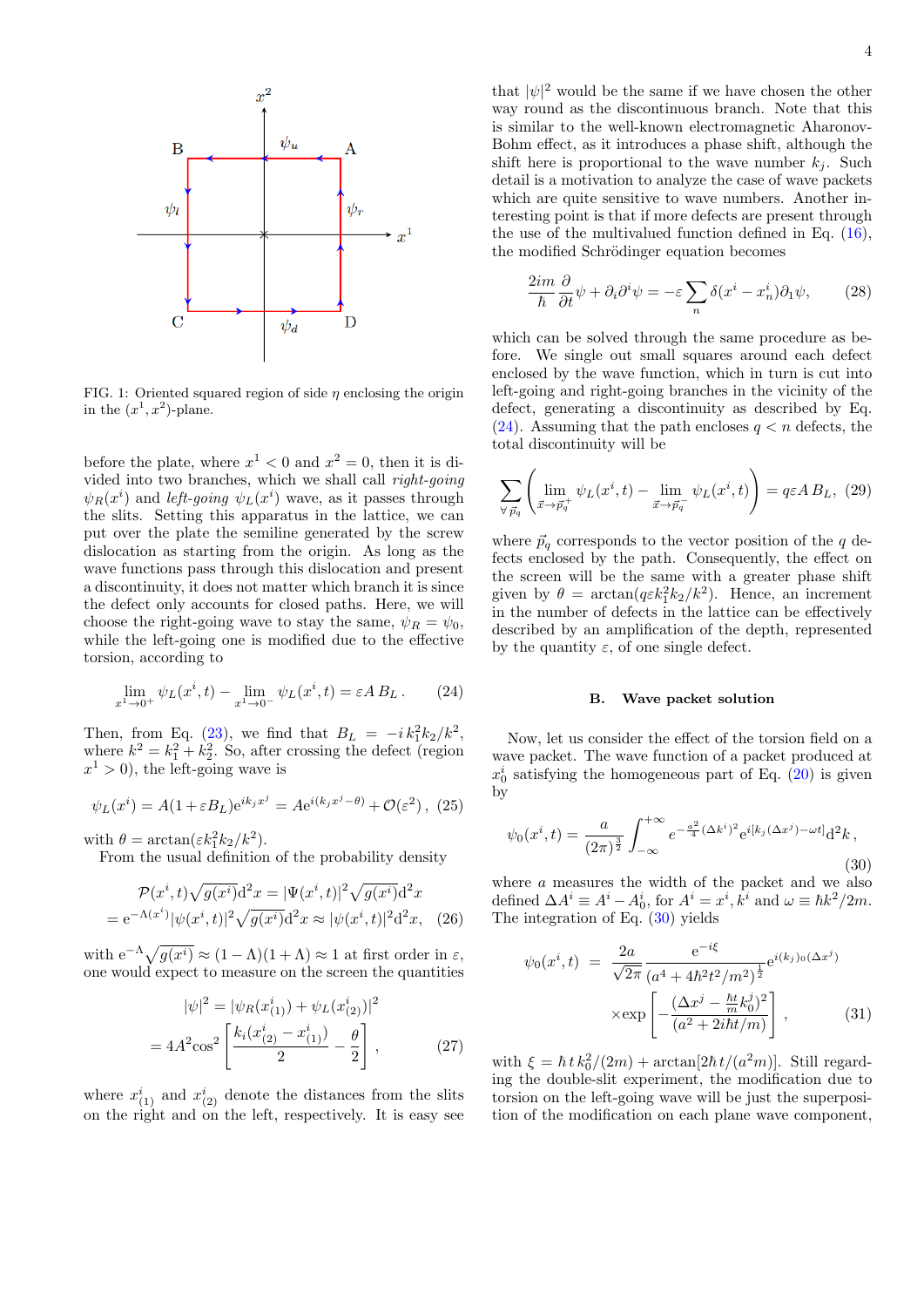

<span id="page-4-1"></span>FIG. 2: Interference fringes pattern of a double-slit experiment in the presence of torsion generated by a screw dislocation (solid line) compared with the same setup in the absence of torsion (dot-dashed line).

as follows

<span id="page-4-2"></span>
$$
\psi_1(x^i, t) = -\frac{i a}{(2\pi)^{\frac{3}{2}}} \int_{-\infty}^{+\infty} \frac{k_1^2 k_2}{k^2} e^{-\frac{a^2}{4} \Delta k_i^2} e^{i(k_j x^j - \omega t)} d^2 k \n= -i B_L(\vec{x}, t) \psi_0(\vec{x}, t) ,
$$
\n(32)

with (see Appendix [A\)](#page-6-0)

<span id="page-4-3"></span>
$$
B_L(x^i, t) = \frac{\alpha}{\pi} \int d^2k \frac{k_1^2 k_2}{k^2} e^{-\alpha (k^i - \beta^i)^2}
$$
  
=  $\frac{\beta_2}{\alpha^2 \beta^6} \left[ (\beta^2 - 4\beta_1^2) \left( e^{-\alpha \beta^2} + \alpha \beta^2 - 1 \right) + 2\alpha^2 \beta^4 \beta_1^2 \right],$  (33)

where we defined the auxiliary quantities

$$
\alpha = \frac{1}{4} \left( a^2 + \frac{2i\hbar t}{m} \right), \qquad \beta_j = \frac{1}{2\alpha} \left( \frac{a^2}{2} (k_j)_0 + ix_j \right), \tag{34}
$$

and  $\beta^2 \equiv \beta_1^2 + \beta_2^2$ . Therefore, if the right-going and left-going waves travel through the paths  $x_{(1)}^i$  and  $x_{(2)}^i$ previously defined, the squared amplitude of the wave packet on the detection plate will be

<span id="page-4-0"></span>
$$
|\Psi|^2 \sqrt{g} d^2 x \approx \frac{1}{4} |\psi_R(x_{(1)}^i) + \psi_L(x_{(2)}^i)|^2
$$
  

$$
= \frac{1}{4} |\psi_0(x_{(1)}^i) + \psi_0(x_{(2)}^i)|^2
$$
  

$$
- \frac{\varepsilon}{2} \text{Im} \left[ \psi_0^*(x_{(1)}^i) \psi_0(x_{(2)}^i) B_L(x_{(2)}^i) \right].
$$
 (35)

For the sake of illustration, we compare the interference fringes pattern provided by Eq. [\(35\)](#page-4-0) with the one obtained from the same setup but without torsion. The difference between them is depicted in Fig. [\(2\)](#page-4-1), where we clearly see the break of symmetry due to torsion and a tiny deviation in the size of the first peaks. There, the free parameters were chosen as follows: the slits are separated by 10 nm, their apertures are 0.1 nm each (which coincide with the wave packet width  $a$ ), and the screen of detection is at 20 nm from the plane  $x^1 = 0$ . Also,  $(k_1)_0 = 50 \text{ nm}^{-1}$ ,  $(k_2)_0 = 0$  and the instant time as  $t = mx^1/(k_1)_0\hbar$ , such that the peak of the packet in the  $x^1$ -direction is depicted. Thus, the displacement of the first peaks are of the order  $\Delta I_{MAX} \sim 10^{-2}$  nm, corresponding to a detectable deviation at the atomic scale of 0.1 angstroms. This first order approach breaks down at the valleys, where higher orders of perturbation in  $\varepsilon$  are required in order to guarantee the positive-definiteness of the ordenate axis. Nevertheless, the existence of a shift in the interference pattern is preserved at the length scale aforementioned.

The double-slit is one among many other experiments that can probe interference effects at such scale, for instance, the detection of the Aharonov-Bohm shift using carbon nanotubes [\[25\]](#page-7-18) or phase measurements in quantum dots [\[26\]](#page-7-19). Moreover, as the defect contributes solely for closed paths, experiments done with one slit closed at a time [\[27,](#page-7-20) [28\]](#page-7-21), in addition to the two slits, could be useful to single out the interference contribution.

Note that the possibility of an experimental test of the small correction predicted for the interference fringes pattern is a consequence of the deltalike profile of torsion, breaking the spatial symmetry of the phenomenon with respect to the torsion-free case and slightly changing the amplitude and the position of the peaks.

The assumption of taking the lattice as a continuous surface is fulfilled as long as the Compton wavelength  $\lambda_c = h/mc$  is much greater than the lattice spacing. This is not a problem, since the mass of the particle does not change the interference pattern, but only the time scale of the experiment.

# V. ATTEMPT TO SAVE THE PROBABILISTIC INTERPRETATION

Apart from the nonunitarity, the major drawback of Schrödinger equation in the presence of torsion corresponds to the violation of Born's rule, which states: the only real physical information is given by the modulus squared of the wave function amplitude, that is, the normalized and conserved probability density defined all over the space. This kind of trouble also appears in effective quantum open systems, where non-Hermitian Hamiltonians are well suited to treat dissipative localized systems embedded in an environment. This is the case of the socalled *quantum thermodynamics*  $[29, 30]$  $[29, 30]$  $[29, 30]$ , where the system of interest is part of a large closed system governed by an unitary evolution with interaction between the local system and the bath encoded in a memory kernel (in general, the evolution of the small system is driven by an integro-differential equation). Another example of non-Hermitian quantum theory is the one proposed in Ref. [\[31\]](#page-7-24), for which the quantum description is per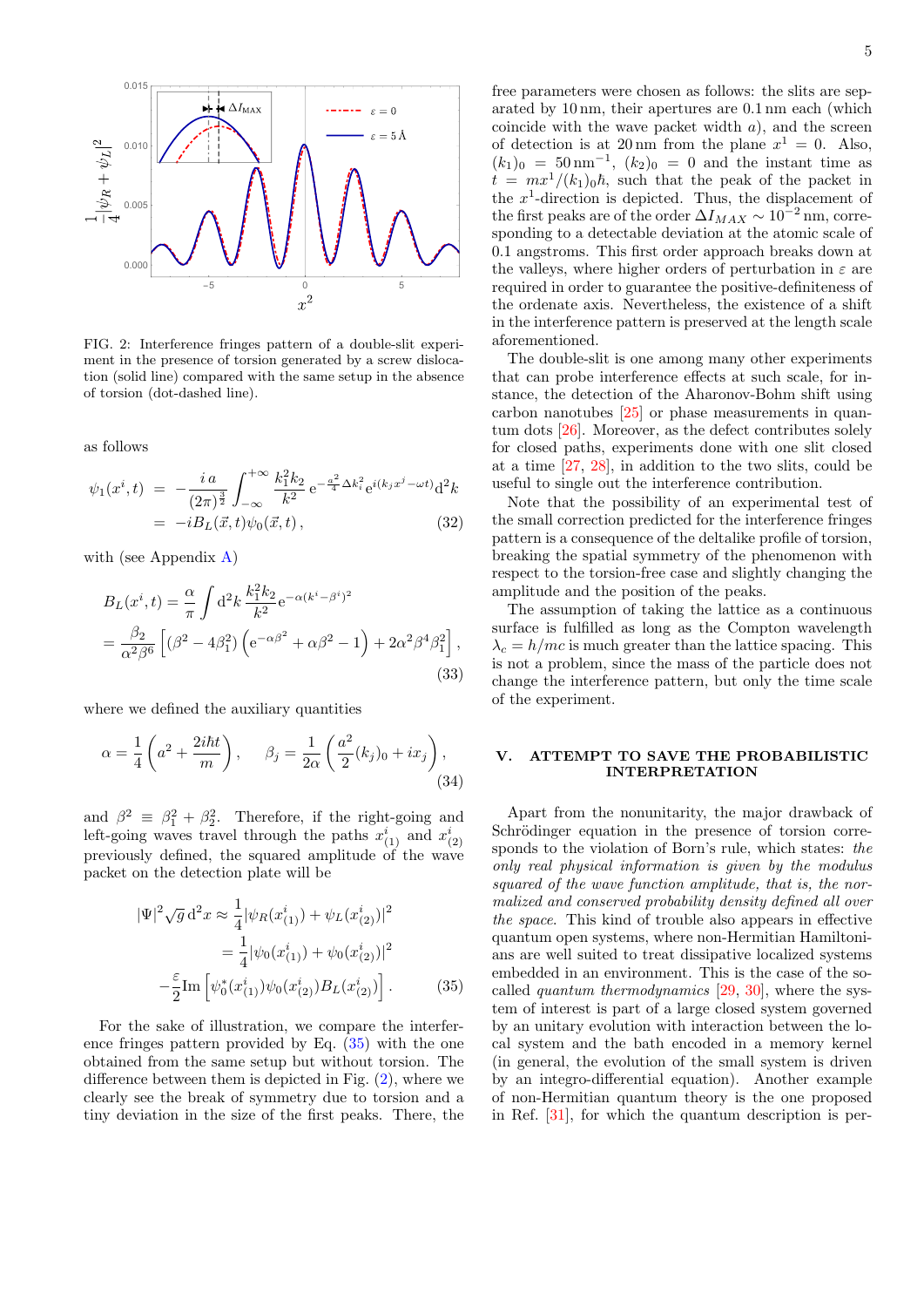formed by postulating a spacetime reversal  $(\mathcal{PT})$  symmetric Hamiltonian instead of an hermitian one. It is possible to demonstrate that the spectrum of such  $\mathcal{PT}$ invariant Hamiltonians is still real and positive, but the inner product should be modified in order to preserve the new symmetry. Note that it is different from Ref. [\[16\]](#page-7-12) where the usual inner product is altered by adopting a weight function to make the Laplacian a hermitian operator, that can be attained when one has a scalar torsion. In a more fundamental description, such problems can be circumvented by other formulations of quantum mechanics, where the probabilistic interpretation is secondary, such as the De Broglie-Bohm theory [\[32,](#page-7-25) [33\]](#page-7-26).

Notwithstanding, the deltalike torsion investigated here does not change the energy levels, as one can see by the solutions given above. Therefore, it is not possible to interpret our quantum system in terms of dissipative processes. We, thus, propose a solution to this issue by appropriately redefining the probability distribution in a way that it can also be applied to other systems whose corrections affect only sets of measure zero.

In order to effectively see the nonunitary nature of the problem, we must calculate the continuity equation determining the flow of probability of the system. Using the modified Schrödinger equation  $(20)$ , we find that

<span id="page-5-0"></span>
$$
\frac{\partial}{\partial t} \int |\Psi|^2 \sqrt{g} \, d^2 x \approx \int \frac{\partial}{\partial t} |\psi|^2 d^2 x \n= - \int \left[ \partial_k j^k + \frac{\varepsilon \hbar}{m} \delta(x^i) \text{Im}(\psi^* \partial_1 \psi) \right] d^2 x,
$$
\n(36)

with the usual definition of a free particle current density  $j_k = (\hbar/m)\text{Im}(\psi^*\partial_k\psi)$ . Thus,

$$
\int \left(\frac{\partial}{\partial t}|\psi|^2 + \partial_k j^k\right) d^2\vec{x} = -\frac{\varepsilon \hbar}{m} \text{Im}(\psi_0^* \partial_1 \psi_0)|_{\vec{x}=0}.
$$
 (37)

On the left-hand side, we have the continuity equation terms as the integrand, but the right-hand side is not zero whenever there is torsion ( $\varepsilon \neq 0$ ).

Now, the wave functions discussed before can be written down as

<span id="page-5-1"></span>
$$
\psi(x^{i}, t) = \begin{cases} \psi_{0}(x^{i}, t) & \text{if } x^{1} < 0, \\ \psi_{0}(x^{i}, t) \left[1 - \frac{i\varepsilon}{2} B_{L}(x^{i}, t)\right] & \text{if } x^{1} > 0, \end{cases}
$$
\n(38)

for which the modulus squared is trivial when  $x^1 < 0$ , while for  $x^1 > 0$ , to first order in  $\varepsilon$ , we have

$$
|\psi(x^i, t)|^2 \approx |\psi_0|^2 (1 + \varepsilon \text{Im} B_L) . \tag{39}
$$

For a Gaussian wave packet produced in the negative  $x^1$ axis away from the defect, and initially normalized, the source term of Eq. [\(37\)](#page-5-0) reads

$$
\begin{split} \text{Im}(\psi_0^* \partial_1 \psi_0)|_{\vec{x}=0} \\ &= \frac{2a^2 \left( a^4 k_0^1 - \frac{4\hbar \, t}{m} x_0^1 \right)}{\pi (a^4 + \frac{4\hbar^2 t^2}{m^2})^2} \exp\left[ -2a^2 \frac{\left( x_0^i + \frac{\hbar t}{m} k_0^i \right)^2}{a^4 + \frac{4\hbar^2 t^2}{m^2}} \right]. \end{split} \tag{40}
$$

This is always positive for the wave function given by Eqs.  $(31)-(32)$  $(31)-(32)$ , ensuring a draining of probability in the defect. However, if we reflect the problem with respect to the  $x^2$ -axis, so that  $k_0 < 0$  and  $x_0 > 0$ , the system gains probability from the dislocation.

Indeed, Eq. [\(37\)](#page-5-0) poses some difficulties for the usual probabilistic interpretation of the wave function. One can imagine a very localized system to be detected in a region comprising it, so that the probability should be 1. If there is a defect in this region, the detector could never click or could have a probability to click greater than one without any change in its energy.

It is possible to circumvent this issue by modifying the Born rule accordingly. In fact, if we extend the integration region to be large enough, we can discard the term  $\partial_k j^k$ . Even for the discontinuous wave function [\(38\)](#page-5-1), one can verify that this term vanishes by dividing the integration region, using the divergence theorem twice and the fact that we are dealing with square-integrable functions. By doing this, we realize that we can preserve a probabilistic interpretation by redefining the probability density function as

$$
\widetilde{\mathcal{P}}(x^i, t) = \mathcal{P}(x^i, t) + \frac{\varepsilon \hbar}{m} \delta(x^i) \int_{t_0}^t \text{Im}(\psi^* \partial_1 \psi) dt, \quad (41)
$$

where  $t_0$  is the instant of time that normalizes the new probability distribution as  $\int_{\Omega} \bar{\mathcal{P}} d^2 x = 1$ , for an arbitrarily large integration region  $\Omega$ . This guarantees that somewhere in space the particle described by the wave function must be detected.

The expectation value of a given function of the spatial coordinates can now be defined as  $\langle V(x^i) \rangle$ tial coordinates can now be defined as  $\langle V(x^i, t) \rangle$  =  $\int \sqrt{g} \overline{P} V(x^i, t) d^2 x$ . Notice that actual departures from the usual Born rule shall emerge when assuming integration regions that comprise the location of the defect. However, the probability of locating the particle perfectly at the origin is not well defined. This is not a limitation of this approach, since, for practical reasons, one shall always consider an extended region for integration. The expectation value of quantities that depend on momenta can be calculated through the Fourier transform of the wave function and those quantities whose dependence involves both momentum and spatial coordinate, it shall be done by a combination thereof.

Ultimately, we also find the inner product between states by using the polarization identity<sup>1</sup> (see Proposition 14.1.12 of [\[34\]](#page-7-27)) that allows one to derive it from a given norm, which in our case is defined by the modified Born rule  $||\Psi||^2 = \widetilde{\langle \Psi | \Psi \rangle} = \int d^2x \sqrt{g}\widetilde{\mathcal{P}}$ . This way, the

$$
\langle x|y\rangle = \frac{1}{4}(||x+y||^2 - ||x-y||^2 - i||x+iy||^2 + i||x-iy||^2).
$$
 (42)

<sup>&</sup>lt;sup>1</sup> Given a normed vector space  $(H, ||.||)$  over the complex numbers, the inner product (antilinear in the first argument) between two vectors  $x, y \in \mathcal{H}$  is given by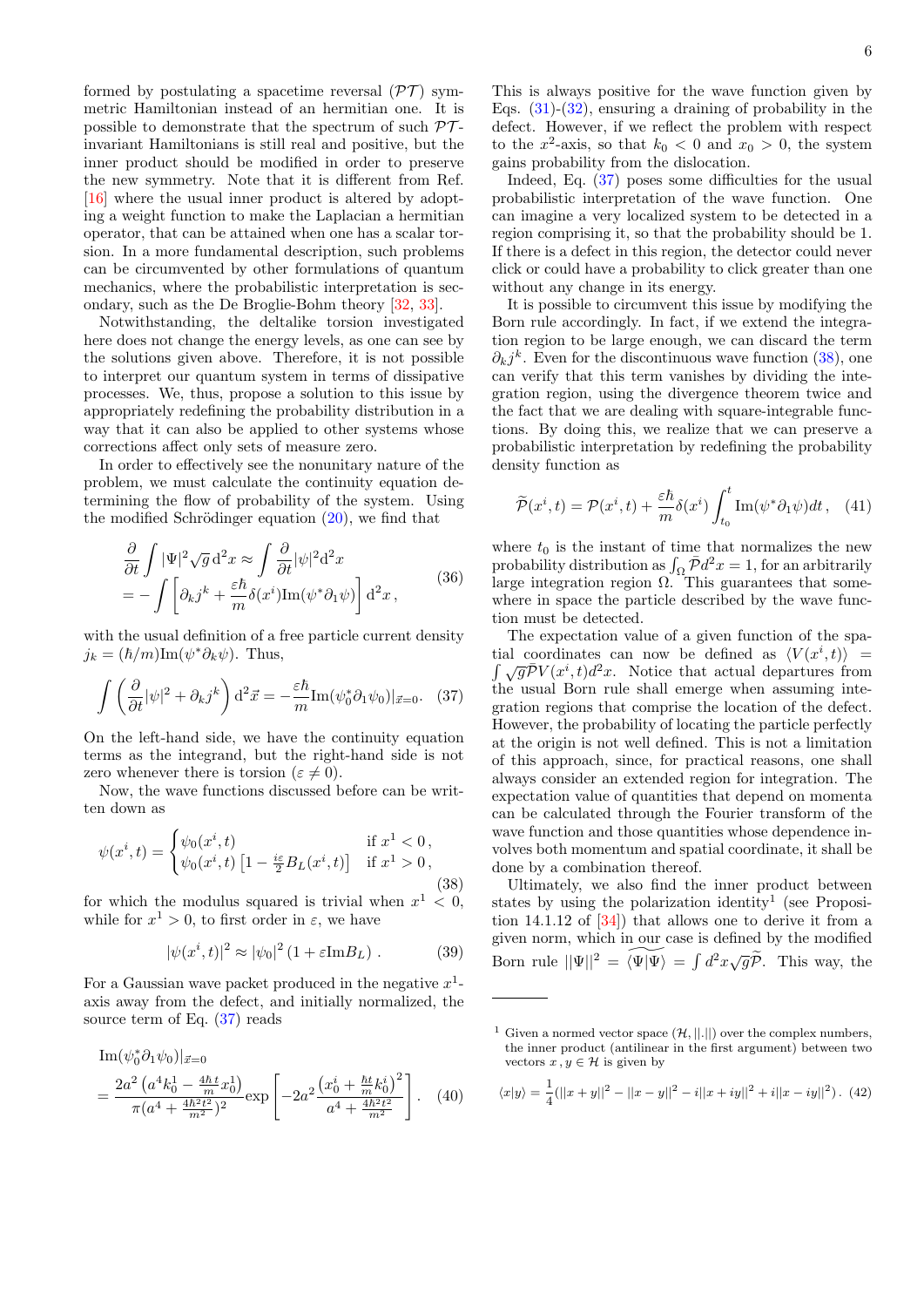modified inner product involving wave functions  $\Psi_{1,2}$  is found to be

$$
\begin{aligned} \langle \widetilde{\Psi_1 | \Psi_2} \rangle &= \int d^2 x \sqrt{g} \Psi_1^* \Psi_2 \end{aligned} \tag{43}
$$
\n
$$
+ \int d^2 x \left[ \frac{\epsilon \hbar}{m} \delta(x^i) \int_{t_0}^t dt \left( \frac{\psi_1^* \partial_1 \psi_2 - \psi_2 \partial_1 \psi_1^*}{2i} \right) \right] \, .
$$

As one can see, this expression reduces to the modified Born rule when  $\Psi_1 = \Psi_2$ . This statement is in agreement with comments made in section 11 of  $[16]$ , where it is stressed that, for arbitrary torsion fields, the appropriate inner product that makes Hermitian the torsionful Laplacian operator should be a matter of investigation for each case – unless one has a gradient torsion, such that the new inner product is straightforwardly found [\[16\]](#page-7-12), which is not the case of the present paper.

## VI. FINAL REMARKS

The aforementioned statements are not exclusive to the model of torsion developed here, but it can be applied to any quantum system driven by the Schrödinger equation with topological defects modeled by a localized torsion field. As long as the wave packet admits a region where the torsion is negligible, the interaction between them can be described in the same lines as a scattering process, which is valid for both plane waves and wave packets.

We have also shown here that the small correction predicted by our results to the interference fringes pattern due to the deltalike torsion could be measured by feasible experimental tests. Those modifications in the interference phenomena are expected to be general, as the presence of torsion is introduced through a nonholonomical mapping, breaking the spatial symmetry of the wave function propagation.

The probabilistic interpretation can be adapted to this effective and perturbative situation, since the deviation from the torsion-free case is very small and such smallness may be experimentally measured. Furthermore, the redefinition of the probability distribution used to calculate the expected value of observables guarantee the control of such discrepancy along time.

### Acknowledgments

We are in debts with the anonymous Referee for the valuable comments on a previous version of this paper. I. P. L. would like to acknowledge the contribution of the COST Action CA18108 and was partially supported by the National Council for Scientific and Technological Development - CNPq grant 306414/2020-1. A. L. F. J. was supported by the Research Support Foundation of Espírito Santo - FAPES grant number 13/2019.

# <span id="page-6-0"></span>Appendix A: Calculating the torsion contribution  $B_L(\vec{x}, t)$

In order to solve the integral in Eq. $(33)$ , we first change for spherical coordinates in k-space, so that

<span id="page-6-1"></span>2

$$
B_L(\vec{x},t) = \frac{\alpha}{\pi} \int d^2 \vec{k} \frac{k_1^2 k_2}{k^2} e^{-\alpha(\vec{k}-\vec{\beta})^2} = \frac{\alpha}{\pi} e^{-\alpha\beta^2}
$$

$$
\times \int_0^\infty dr \, r^2 e^{-\alpha r^2} \int_0^{2\pi} d\theta \cos^2\theta \sin\theta \, e^{2\alpha \, r(\beta_1 \cos\theta + \beta_2 \sin\theta)}.
$$
(A)

Then, using the identity [\[35\]](#page-7-28)

$$
\int_0^{2\pi} d\theta \cos^2 \theta \sin \theta e^{a\cos\theta + b\sin\theta}
$$
\n
$$
= \frac{\partial^2}{\partial a^2} \frac{\partial}{\partial b} \int_0^{2\pi} d\theta e^{a\cos\theta + b\sin\theta} = 2\pi \frac{\partial^2}{\partial a^2} \frac{\partial}{\partial b} I_0 \left( \sqrt{a^2 + b^2} \right)
$$
\n
$$
= 2\pi b \frac{I_2 \left( \sqrt{a^2 + b^2} \right)}{\left( \sqrt{a^2 + b^2} \right)^2} + 2\pi a^2 b \frac{I_3 \left( \sqrt{a^2 + b^2} \right)}{\left( \sqrt{a^2 + b^2} \right)^3}, \tag{A2}
$$

where  $I_{\nu}(z)$  is the modified Bessel function of the first kind, back into Eq.  $(A1)$ , it gives

$$
B_L(\vec{x}, t) = 2\alpha \beta_2 e^{-\alpha \beta^2} \left[ \frac{1}{2\alpha \beta^2} \int_0^\infty dr \, r e^{-\alpha r^2} I_2 \left( 2\alpha \, r \sqrt{\beta^2} \right) + \frac{\beta_1^2}{\beta^3} \int_0^\infty dr \, r^2 e^{-\alpha r^2} I_3 \left( 2\alpha \, r \sqrt{\beta^2} \right) \right]. \tag{A3}
$$

Now, using the series expansion of  $I_{\nu}(z)$ :

<span id="page-6-2"></span>
$$
I_{\nu}(z) = \sum_{n=0}^{\infty} \frac{(z/2)^{\nu+2n}}{\Gamma(n+1)\Gamma(n+\nu+1)},
$$
 (A4)

we can simplify the integrals in Eq.  $(A3)$ , as follows:

$$
\int_0^\infty dr \, r e^{-\alpha r^2} I_2 \left( 2\alpha \, r \sqrt{\beta^2} \right)
$$
  
= 
$$
\sum_{n=0}^\infty \frac{(\alpha \sqrt{\beta^2})^{2+2n}}{\Gamma(n+1)\Gamma(n+3)} \int_0^\infty dr \, r^{3+2n} e^{-\alpha r^2}
$$
  
= 
$$
\frac{1}{2\alpha} \sum_{n=0}^\infty \frac{\Gamma(n+2)}{\Gamma(n+1)\Gamma(n+3)} (\alpha^{\frac{1}{2}} \sqrt{\beta^2})^{2+2n}
$$
  
= 
$$
\frac{1}{2\alpha^2 \beta^2} \left[ 1 + (\alpha \beta^2 - 1) e^{\alpha \beta^2} \right],
$$
 (A5)

and

$$
\int_0^{\infty} dr \, r^2 e^{-\alpha r^2} I_3 \left( 2\alpha \, r \sqrt{\beta^2} \right)
$$
  
= 
$$
\sum_{n=0}^{\infty} \frac{(\alpha \sqrt{\beta^2})^{3+2n}}{\Gamma(n+1)\Gamma(n+4)} \int_0^{\infty} dr \, r^{5+2n} e^{-\alpha r^2}
$$
  
= 
$$
\frac{1}{2\alpha^{\frac{3}{2}}} \sum_{n=0}^{\infty} \frac{\Gamma(n+3)}{\Gamma(n+1)\Gamma(n+4)} (\alpha^{\frac{1}{2}} \sqrt{\beta^2})^{3+2n}
$$
  
= 
$$
\frac{1}{2\alpha^3 (\beta^2)^{3/2}} \left[ -2 + (2 - 2\alpha \beta^2 + \alpha^2 \beta^4) e^{\alpha \beta^2} \right].
$$
 (A6)